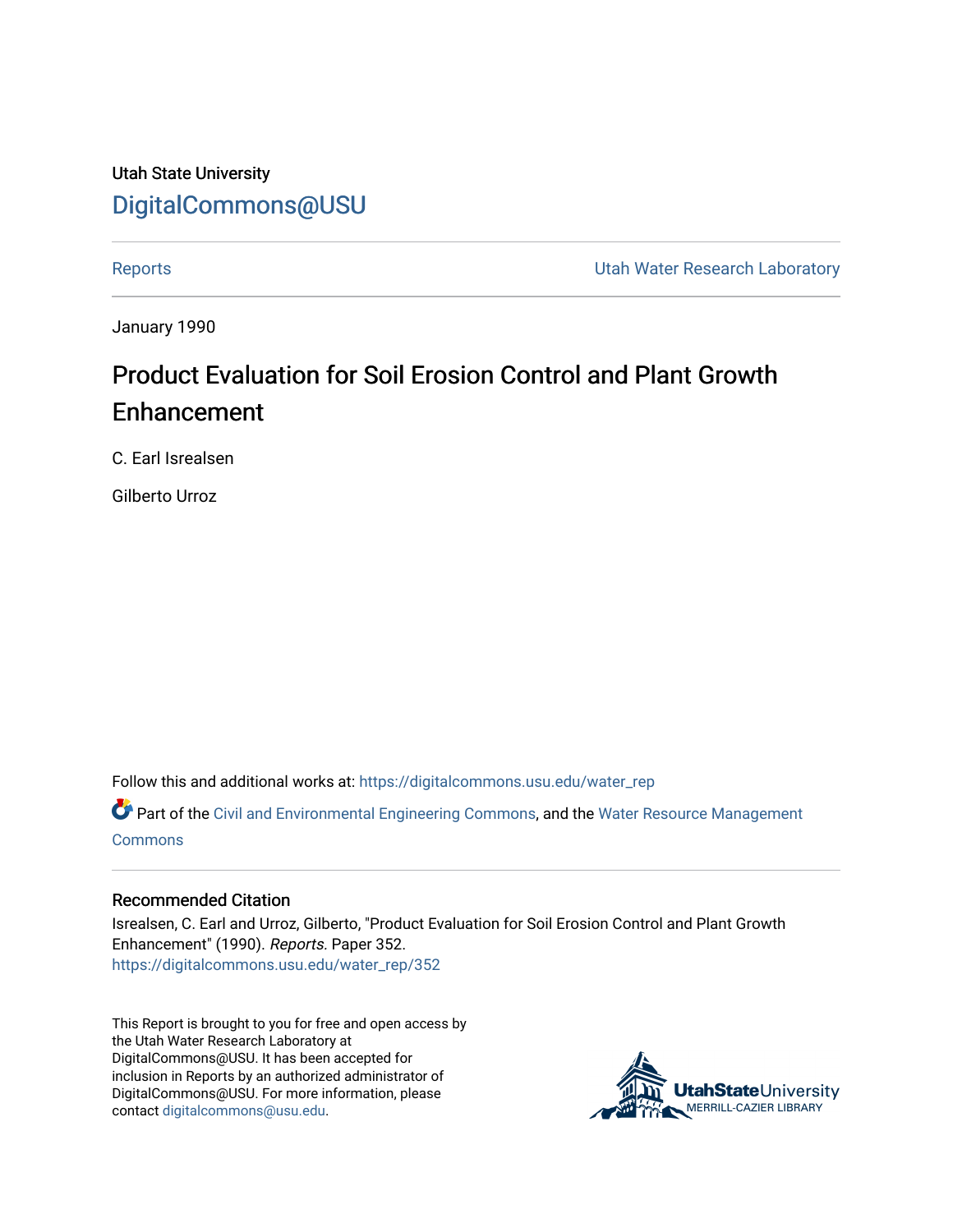# **Central Fiber Corporation**

**Report of Tests** 

## PRODUCT EVALUATION FOR SOIL EROSION CONTROL AND PLANT GROWTH ENHANCEMENT

## UTAH WATER RESEARCH LABORATORY **Utah State University** Logan, UT 84322-8200

C. Earl Israelsen Gilberto Urroz

May 1990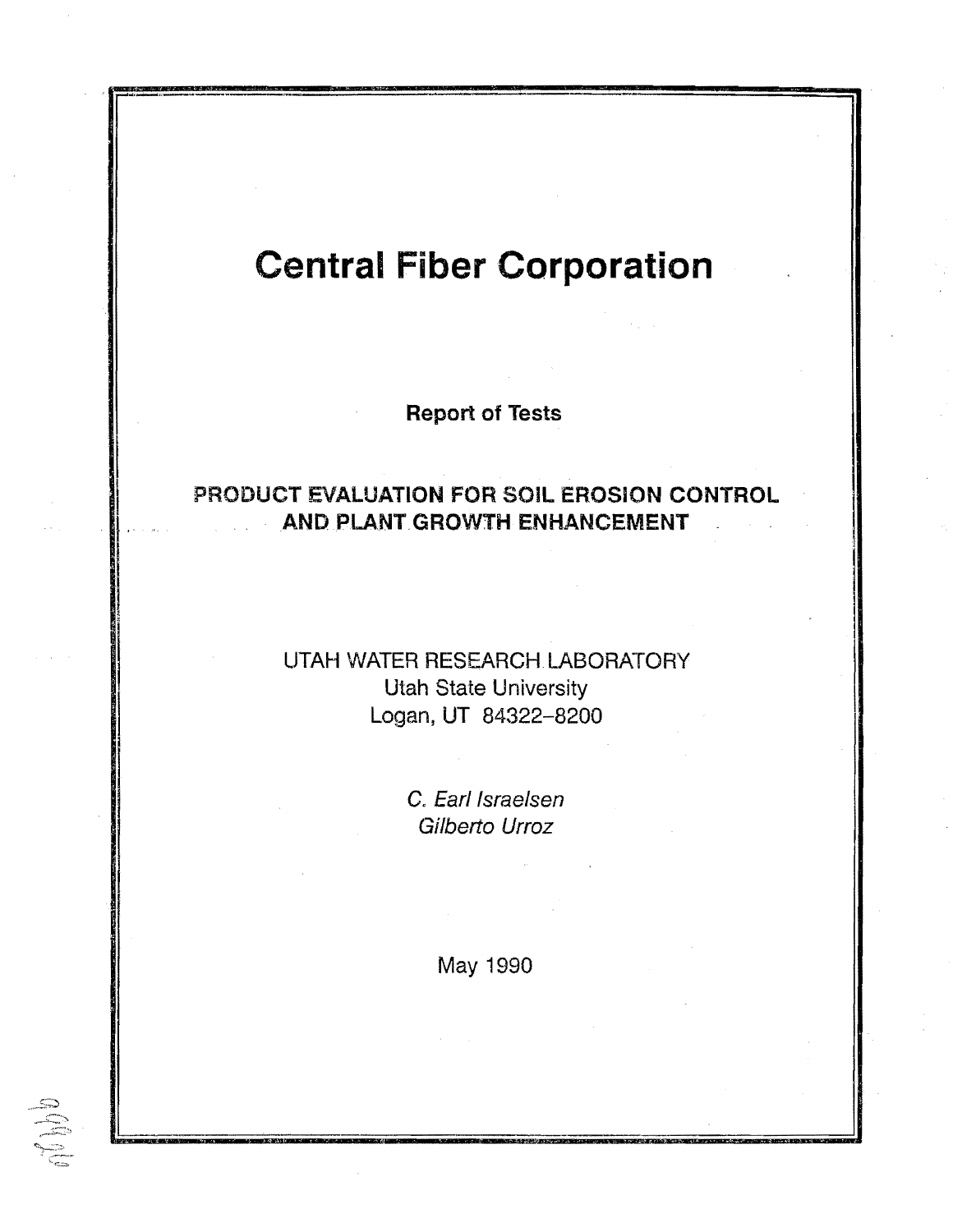# **Central Fiber Corporation**

**Report of Tests** 

# **PRODUCT EVALUATION FOR SOIL EROSION CONTROL AND PLANT GROWTH ENHANCEMENT**

UTAH WATER RESEARCH LABORATORY Utah State University Logan, UT 84322-8200

> C. Earl Israelsen Gilberto Urroz

> > May 1990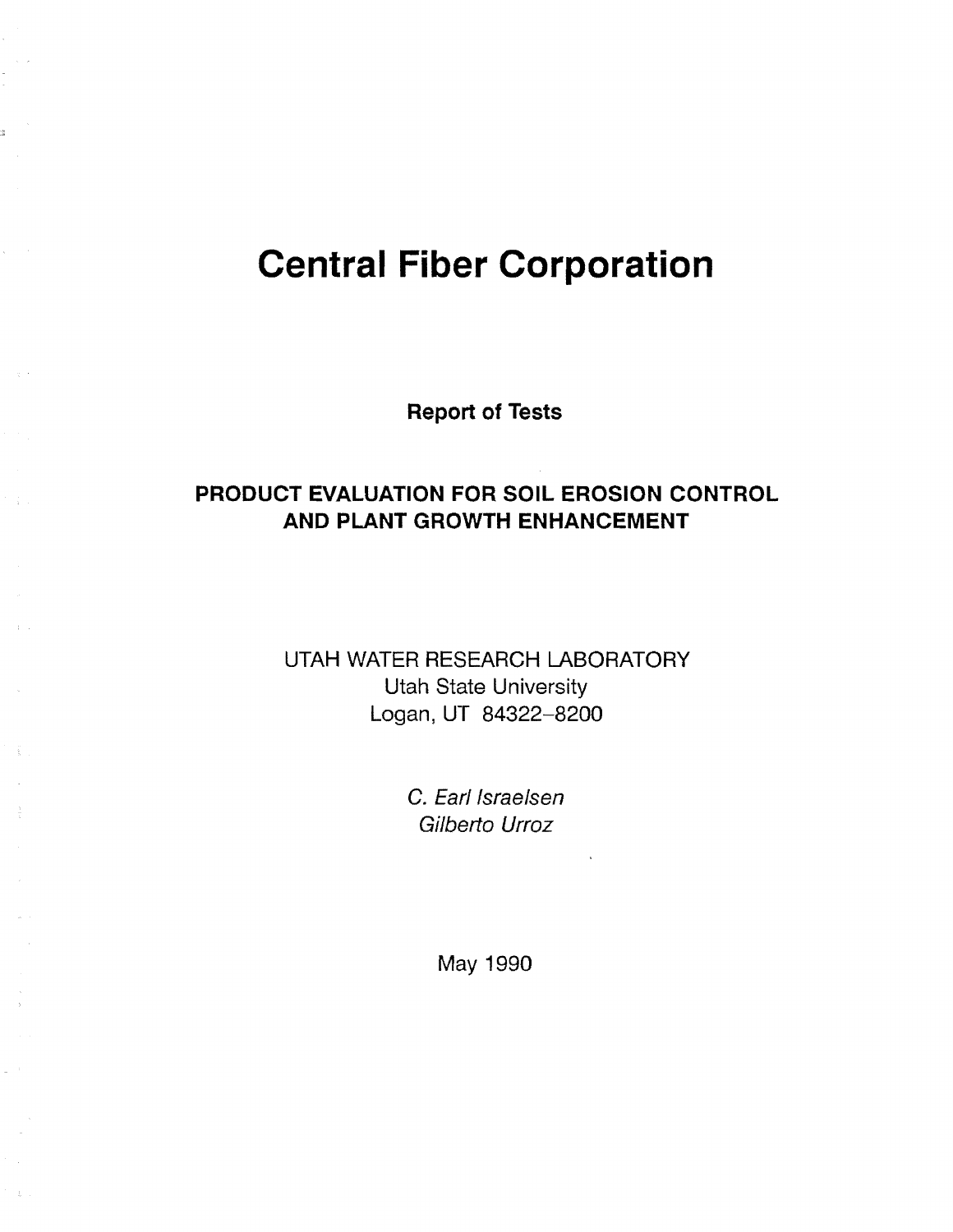# **TABLE OF CONTENTS**

 $\frac{1}{2}$ 

 $\omega = \omega^{\dagger} / \omega$ 

 $\mathcal{A}$ 

 $\sim$ 

 $\mathcal{A}^{\pm}$  $\langle \cdot \rangle_{\rm F}$  $\rightarrow$ 

> $\sim$  $\sim$  $\frac{1}{L}$  )

 $\mathcal{L}_{\mathbf{X} \rightarrow \mathbf{Y}}$ 

 $\frac{1}{\alpha}=\frac{1}{\alpha}$  .

 $\omega_{\rm c} = 6 \mu m$ 

 $\sim 3^{\circ}$ 

| $\overline{2}$ |
|----------------|
| 2              |
| $\overline{2}$ |
| 3              |
| $\overline{3}$ |
| $\overline{3}$ |
| $\overline{3}$ |
| $\overline{3}$ |
| $\overline{3}$ |
| 4              |
| $\overline{4}$ |
| $\overline{4}$ |
| 4              |
| 9              |

# **List of Figures**

## **List of Tables**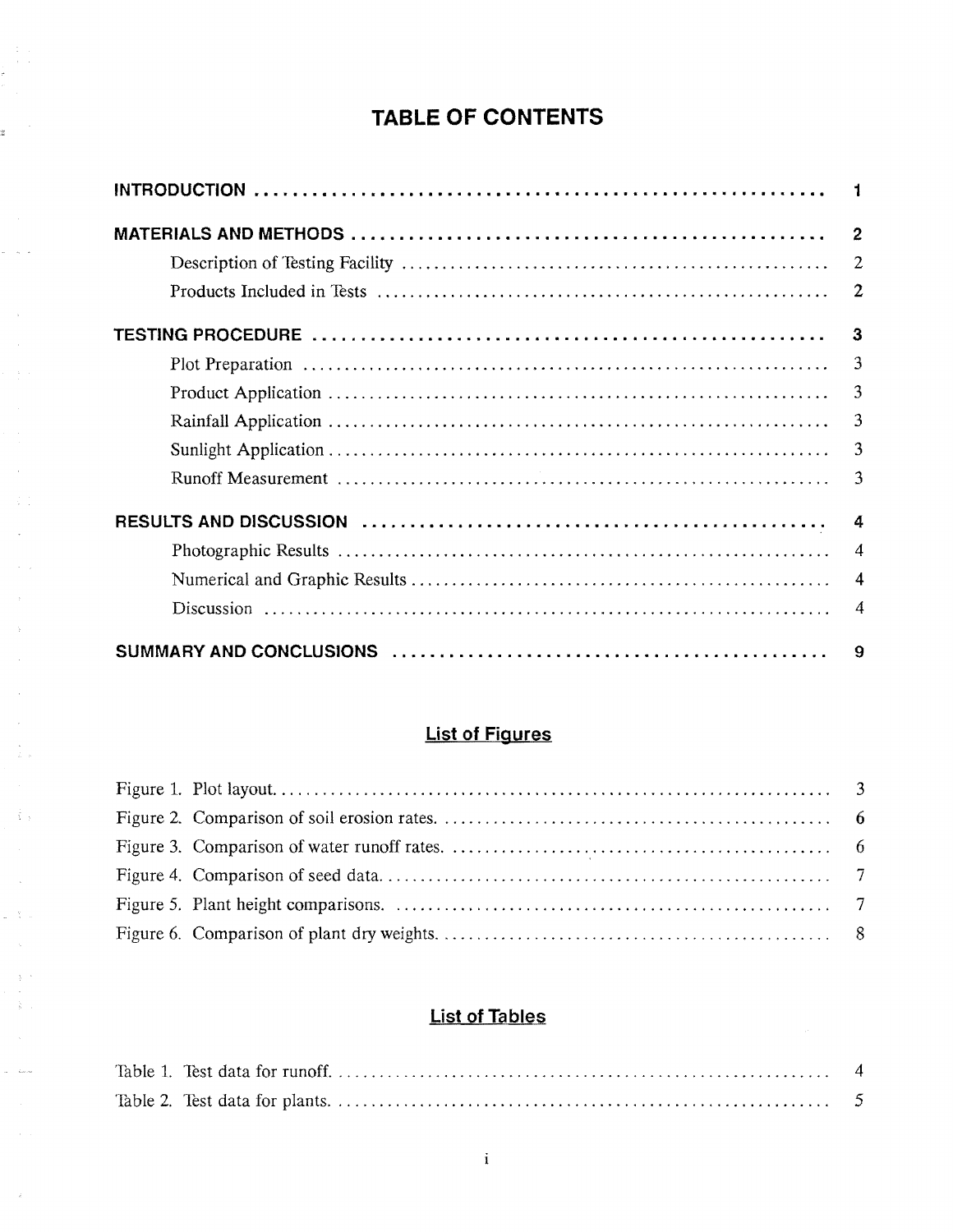## **INTRODUCTION**

Manufacturers in the developed countries of the world continue to formulate new and better products for controlling soil erosion. Only by careful comparative testing of such products is it possible to determine their relative merits. In the test facility at the Utah Water Research Laboratory (UWRL), the variables of wind, sunlight, soil, hillslope, and rainfall rate and duration can all be independently controlled, thus providing an ideal location for determining the actual effectiveness of various kinds of erosion control products. Many companies are availing themselves of the opportunity to accurately compare their products at the UWRL with other similar ones on the market.

Central Fiber Corporation contracted with the UWRL to evaluate two of its products along with products from two of its competitors. This report contains the test results.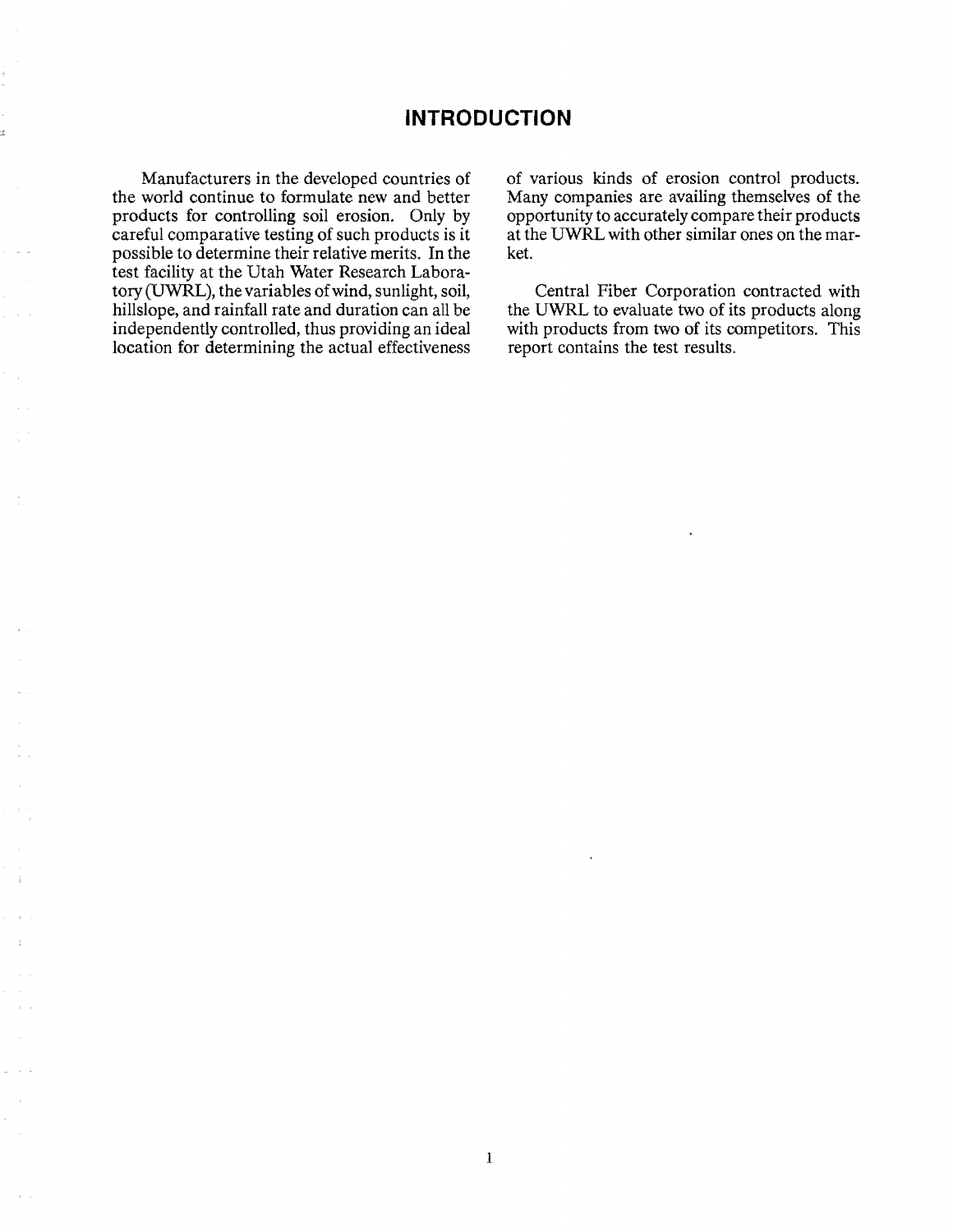## **Description of Testing Facility**

*Rainfall simulator.* The rainfall simulator is a drip-type device in which raindrops are formed by water emitting from the ends of small diameter brass tubes. The rate of flow is controlled by admitting water into a manifold chamber through fixed orifice plates under constant hydraulic pressure. Five separate inlet orifices are used in each chamber or simulator module. The ratios of the areas of the orifices are 1:2:4:8:16. By controlling the flow to each orifice with an electrically operated solenoid valve, it is possible to vary flow in on-off increments with 31 steps, Outlet from the chambers or modules is through equally spaced brass tubes. Each module is a 24-inch square enclosed box about 1-inch deep and oriented so that the ends of the tubes or needles form a horizontal plane to let the water drip vertically toward a tilting flume. Each module has 672 needles spaced on a 1-inch triangular grid pattern.

The rainfall simulator consists of 100 modules spaced and supported to make a continuous simulator 20 feet square. Each module has separate controls so that a spatially moving storm with time-changing intensities can be simulated. The 500 switches are manually operated or can be controlled by a programmed computer if desired.

Raindrop sizes and velocities of impact are representative of typical high intensity storms. The spatial distribution of rain is essentially uniform, and the control of application rates is within the accuracy requirement of most experiments.

*Testing flume.* The square test flume measures 20 feet on each side and can be tilted at any angle up to approximately 43°. The rainfall simulator is supported over the flume so that rain falls directly onto the test plots. Approximately 1 foot depth of soil is supported in the testing flume by a metal grating which is covered with a filter cloth through which water can drain.

For the Central Fiber Corporation tests, the flume was divided into six test plots, each measuring 2 feet by 19.5 feet. There were three sets of two plots each, and the sets were separated from each other and from the side walls by 2-foot wide walkways. The rainfall simulator was arranged so that rain fell upon the plots and not upon the walkways. Runoff from each test plot was collected in a plastic container and weighed. The water was decanted off, and the soil was dried and weighed to determine the amounts of soil and water leaving each plot per unit of time.

*Sunlight simulator.* A balance of radiant energy needed for good growth of plants is provided to the test plots by a sunlight simulator which utilizes incandescent as well as florescent lamps. It has the same dimensions as the tilting flume, is square, and measures 20 feet on a side. It is rolled on and off the test plots on wheels riding on horizontal ralls mounted on top of the sidewalls of the tilting flume. When in position, it is about 3 feet above the test plot surfaces and provides illumination at a photon flux density (400-700 nm) of 216  $\mu$ E $\bullet$ m<sup>2</sup> $\bullet$ sec<sup>-1</sup> (measured with a La-Cor 190 S quantum sensor on a Model LI-185 quantum radiometer/photometer).

### **Products Included in Tests**

The following products provided by Central Fiber Corporation were included in the tests:

- 1. CENTRAL FIBER'S Second Nature"'" Wood Fiber with Tack.
- 2. CENTRAL FIBER'S Second Nature™ Straw Tack Mulch.
- 3. CONWED'S Regular Fiber Mulch (without tack).
- 4. WEYERHAEUSER'S Silva-Fiber Plus.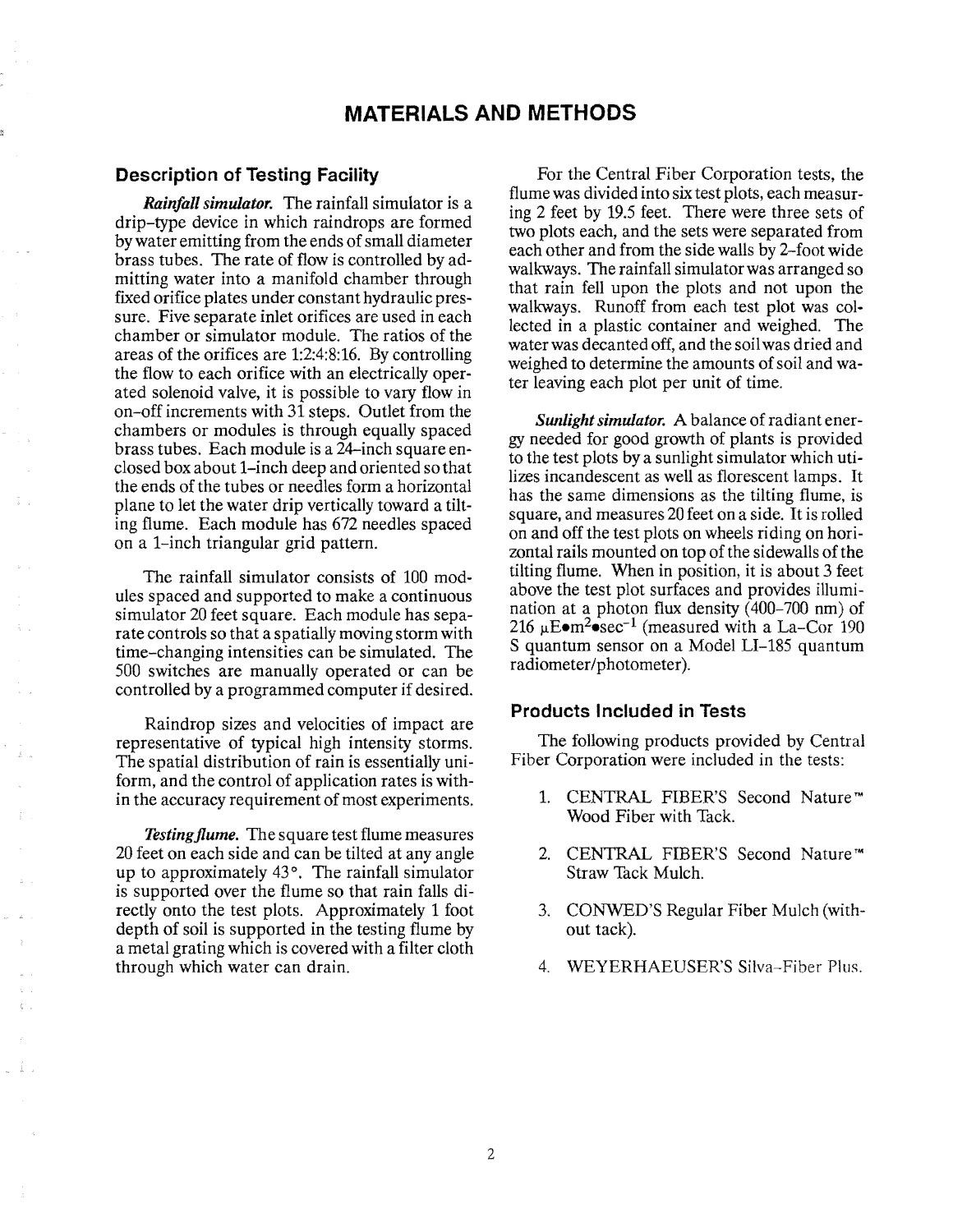## **TESTING PROCEDURE**

#### **Plot Preparation**

Each of the six test plots was filled with a sandy loam soil having the following approximate composition: total sand  $= 63$  percent, total silt  $= 24$  percent, total clay  $= 13$  percent, and total organic matter  $= 1.41$  percent. Each plot was cultivated with a garden tiller to a depth of approximately 6 inches. To prepare for applying the test product, the soil was then raked smooth and uniformly compacted with a lawn roller filled with water.

### **Product Application**

Each of four different products was applied to three separate plots, totalling 12 plots in all. This required two separate runs with the products randomly distributed on the 12 plots as shown in Figure 1. There were no tests on bare soil. A laboratory-size hydromulcher was used to apply the materials at rates of 2,000 lbs/acre for the mulches and 200 lbs/acre for the barley.

Sufficient mulch, seed, and water were mixed in a batch to cover a single plot so that the desired rates could be accurately controlled.

## **Rainfall Application**

When the plots were tilted to the desired slope, they were covered with a plastic sheet. The



Run #1

rainfall simulator was turned on at full capacity to purge the air from the system. During this purging, the rain fell onto the plastic and ran into a drain without wetting the plots. When the purgmg was complete, the rainfall was adjusted to the desired rate and allowed to stabilize. The plastic sheet was then quickly removed so the rain fell directly onto the plots, and the time clock was started.

Rain was applied during these tests at a rate of 4 inches per hour on a slope of  $2 \frac{1}{2}$ : 1. Total time was recorded from the instant the rain began falling onto the plots until significant rilling was noted. Then the rain was turned off and the sunlight simulator was installed.

## **Sunlight Application**

Sunlight was applied alternately, 12 hours on and 12 hours off, for a 7-day period at which time the barley crop was measured, cut, dried, and weighed.

#### **Runoff Measurement**

The sediment and water leaving each plot during the period of the test were collected and weighed together. After the sediment had settled, the clean water was decanted from the containers and the soil was dried and weighed.



Run #2

Figure ]. Plot layout.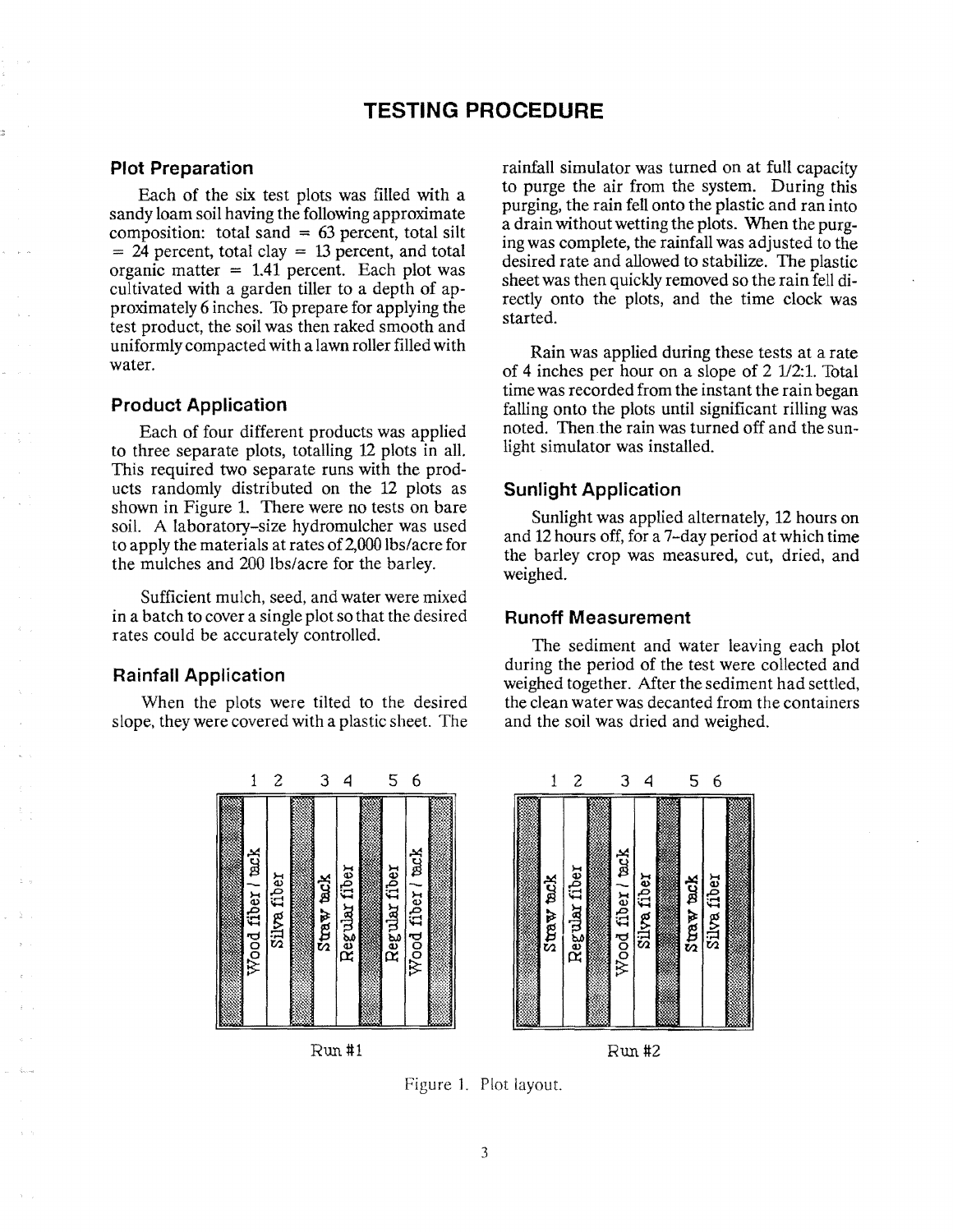## **Photographic Results**

A narrated, unedited VHS video tape was made of the test runs. **It** is being submitted as part of this final report.

### **Numerical and Graphic Results**

Table 1 presents data of runoff from individual plots, as well as the averages of each set of three replications. Table 2 contains data pertaining to the barley after it had been exposed to 12 hours of artificial sunlight per day for a 7-day period. Figures 2 through 6 are graphical representations of data presented in the tables.

### **Discussion**

There was a noticeable difference in the soil erosion rate between the two test runs, as evidenced in Table 1. This was probably due to a difference in initial soil moisture conditions, pointing to the importance of having each test replicated. The more replications there are, the more valid the results.

From the video one may be able to note that there was not a significant difference in the performances of the wood fiber with tack and the silva fiber; the runoff data support this fact. However, both the wood fiber with tack and the silva fiber are superior to straw tack and regular fiber. Similar comparisons are evidenced in the plant data, particularly in total organic matter produced. This may be due to a greater degree of protection to the seeds by the wood fiber and silva fiber mulches, allowing more seeds to germinate under the warmth of the sunlight simulator. Those less protected dried out and did not germinate or were eroded away with the runoff and left the plots.

|                |      |                 | Collect.  | soil       | water        | water runoff    | soil erosion |
|----------------|------|-----------------|-----------|------------|--------------|-----------------|--------------|
| Test           | Plot | Product         | time (hr) | weight, lb | vol., $ft^3$ | rate, $ft^3/hr$ | rate, lb/hr  |
|                |      | Wood fiber/tack | 0.750     | 1.90       | 0.795        | 1.060           | 2.533        |
|                | 2    | Silva fiber     | 0.750     | 0.50       | 0.385        | 0.513           | 0.667        |
|                | 3    | Straw tack      | 0.750     | 29.00      | 0.359        | 0.479           | 38.667       |
|                | 4    | Regular fiber   | 0.750     | 25.00      | 4.223        | 5.631           | 33.333       |
|                | 5    | Regular fiber   | 0.750     | 12.00      | 3.269        | 4.359           | 16.000       |
|                | 6    | Wood fiber/tack | 0.750     | 4.00       | 0.745        | 0.993           | 5.333        |
| $\overline{2}$ |      | Straw tack      | 0.500     | 65.50      | 3.918        | 7.837           | 131.000      |
| 2              | 2    | Regular fiber   | 0.500     | 80.30      | 4.968        | 9.936           | 160.600      |
| $\overline{2}$ | 3    | Wood fiber/tack | 0.500     | 14.00      | 3,069        | 6.138           | 28.000       |
| 2              | 4    | Silva fiber     | 0.500     | 5.00       | 2.612        | 5.224           | 10.000       |
| 2              | 5    | Straw tack      | 0.500     | 82.50      | 2.732        | 5.465           | 165.000      |
| 2              | 6    | Silva fiber     | 0.500     | 6.50       | 3.301        | 6.603           | 13.000       |
| Averages       |      | Wood fiber/tack |           |            |              | 2.730           | 11.956       |
|                |      | Silva fiber     |           |            |              | 4.113           | 7.889        |
|                |      | Straw tack      |           |            |              | 4.593           | 111.556      |
|                |      | Regular fiber   |           |            |              | 6.642           | 69.978       |

Table 1. Test data for runoff.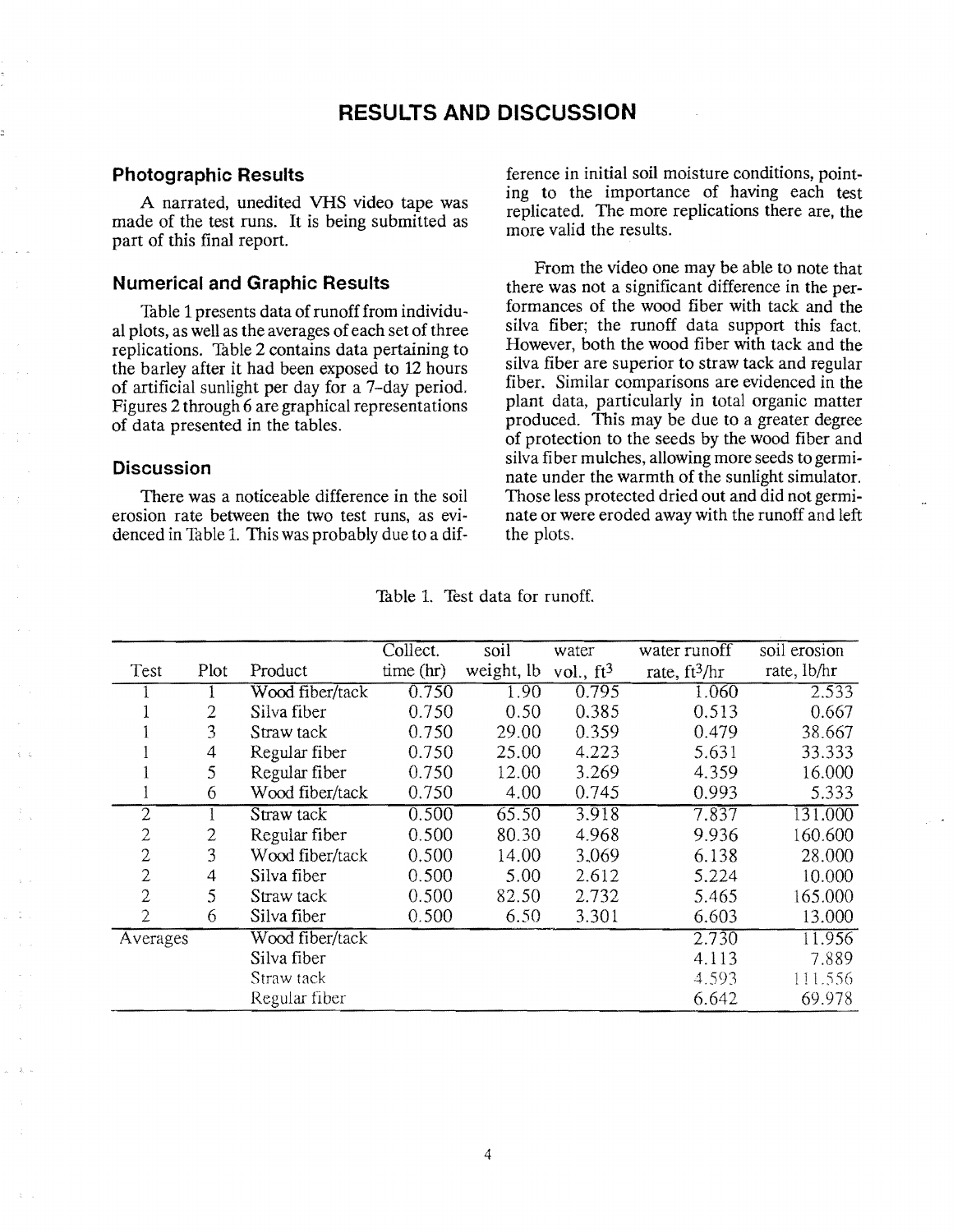| $Test -$ |                 |        | Number of Plants |               |       | Plant height (cm) |        |               | Average |
|----------|-----------------|--------|------------------|---------------|-------|-------------------|--------|---------------|---------|
| Plot     | Material        | Top    | Middle           | <b>Bottom</b> | Total | Top               | Middle | <b>Bottom</b> | h(cm)   |
| $1-1$    | Wood fiber tack | 17     | 23               | 34            | 74    | 15.5              | 16.4   | 16.3          | 16.15   |
| $1 - 2$  | Silva fiber     | 12     | 17               | 32            | 61    | 15.0              | 15.1   | 16.4          | 15.76   |
| $1 - 3$  | Straw tack      | 5      | 12               | 19            | 36    | 13.7              | 14.6   | 15.0          | 14.69   |
| $1 - 4$  | Regular fiber   | 21     | 16               | 13            | 50    | 15.1              | 13.2   | 14.9          | 14.44   |
| $1-5$    | Regular fiber   | 25     | 18               | 12            | 55    | 16.8              | 15.2   | 13.2          | 15.49   |
| $1-6$    | Wood fiber tack | 23     | 14               | 19            | 56    | 15.6              | 14.2   | 16.4          | 15.52   |
| $2 - 1$  | Straw tack      | 19     | $\overline{21}$  | 22            | 62    | 15.0              | 14.3   | 13.2          | 14.12   |
| $2 - 2$  | Regular fiber   | 13     | 15               | 18            | 46    | 16.1              | 13.2   | 13.2          | 14.02   |
| $2 - 3$  | Wood fiber tack | 30     | 30               | 31            | 91    | 15.8              | 14.8   | 13.4          | 14.65   |
| $2 - 4$  | Silva fiber     | 24     | 28               | 26            | 78    | 16.4              | 13.4   | 13.3          | 14.29   |
| $2 - 5$  | Straw tack      | $10\,$ | 21               | 11            | 42    | 15.5              | 14.2   | 13.1          | 14.22   |
| $2 - 6$  | Silva fiber     | 29     | 21               | 38            | 88    | 16.9              | 13.6   | 13.6          | 14.69   |
|          | Wood fiber tack | 70     | 67               | 84            | 221   | 15.66             | 15.22  | 15.25         | 15.37   |
|          | Silva fiber     | 65     | 66               | 96            | 227   | 16.36             | 13.90  | 14.45         | 14.84   |
|          | Straw tack      | 34     | 54               | 52            | 140   | 14.96             | 14.33  | 13.84         | 14.30   |
|          | Regular fiber   | 59     | 49               | 43            | 151   | 16.04             | 13.93  | 13.71         | 14.69   |

Table 2. Test data for plants.

 $\hat{\mathcal{A}}$ 

k,

ż.

 $\sim$   $\kappa$ 

 $\mathcal{A}^{\mathcal{A}}$  .

 $\sim$ 

 $\hat{\mathbf{q}}$ 

 $\beta$  ).  $\bar{z}$ 33

 $\bar{z}$ 

 $\frac{1}{2}$ 

à.

 $\Delta_{\rm{max}}$ 

 $\gamma_{\rm S}$ 

| Test -  |                  |      | $%$ of seed<br>Dry weight (gm/sample) |               |       |       |        |        |       |
|---------|------------------|------|---------------------------------------|---------------|-------|-------|--------|--------|-------|
| Plot    | Material         | Top  | Middle                                | <b>Bottom</b> | Total | lost  | germi. | non-g. | check |
| $1 - 1$ | Wood fiber/tack  | 0.29 | 0.42                                  | 0.61          | 1.32  | 17.31 | 71.15  | 11.54  | 100   |
| $1 - 2$ | Silva fiber      | 0.21 | 0.34                                  | 0.58          | 1.13  | 20.19 | 58.65  | 21.15  | 100   |
| $1 - 3$ | Straw tack       | 0.09 | 0.27                                  | 0.33          | 0.69  | 53.85 | 34.62  | 11.54  | 100   |
| 1-4     | Reg. fiber mulch | 0.39 | 0.41                                  | 0.31          | 1.11  | 21.15 | 48.08  | 30.77  | 100   |
| $1-5$   | Reg. fiber mulch | 0.50 | 0.38                                  | 0.22          | 1.10  | 32.69 | 52.88  | 14.42  | 100   |
| $1-6$   | Wood fiber/tack  | 0.54 | 0.33                                  | 0.44          | 1.31  | 29.81 | 53.85  | 16.35  | 100   |
| $2 - 1$ | Straw tack       | 0.30 | 0.21                                  | 0.28          | 0.79  | 28.85 | 59.62  | 11.54  | 100   |
| $2 - 2$ | Reg. fiber mulch | 0.22 | 0.31                                  | 0.26          | 0.79  | 38.46 | 44.23  | 17.31  | 100   |
| $2 - 3$ | Wood fiber/tack  | 0.52 | 0.61                                  | 0.45          | 1.58  | 0.96  | 87.50  | 11.54  | 100   |
| $2 - 4$ | Silva fiber      | 0.43 | 0.42                                  | 0.36          | 1.21  | 17.31 | 75.00  | 7.69   | 100   |
| $2 - 5$ | Straw tack       | 0.23 | 0.32                                  | 0.15          | 0.70  | 46.15 | 40.38  | 13.46  | 100   |
| $2 - 6$ | Silva fiber      | 0.47 | 0.31                                  | 0.46          | 1.24  | 2.88  | 84.62  | 12.50  | 100   |
|         | Wood fiber/tack  | 0.45 | 0.45                                  | 0.50          | 1.40  | 16.03 | 70.83  | 13.14  | 100   |
|         | Silva fiber      | 0.37 | 0.36                                  | 0.47          | 1.19  | 13.46 | 72.76  | 13.78  | 1()() |
|         | Straw tack       | 0.21 | 0.27                                  | 0.25          | 0.73  | 42.95 | 44.87  | 12.18  | 100   |
|         | Regular fiber    | 0.37 | 0.37                                  | 0.26          | 1.00  | 30.77 | 48.40  | 20.83  | 100   |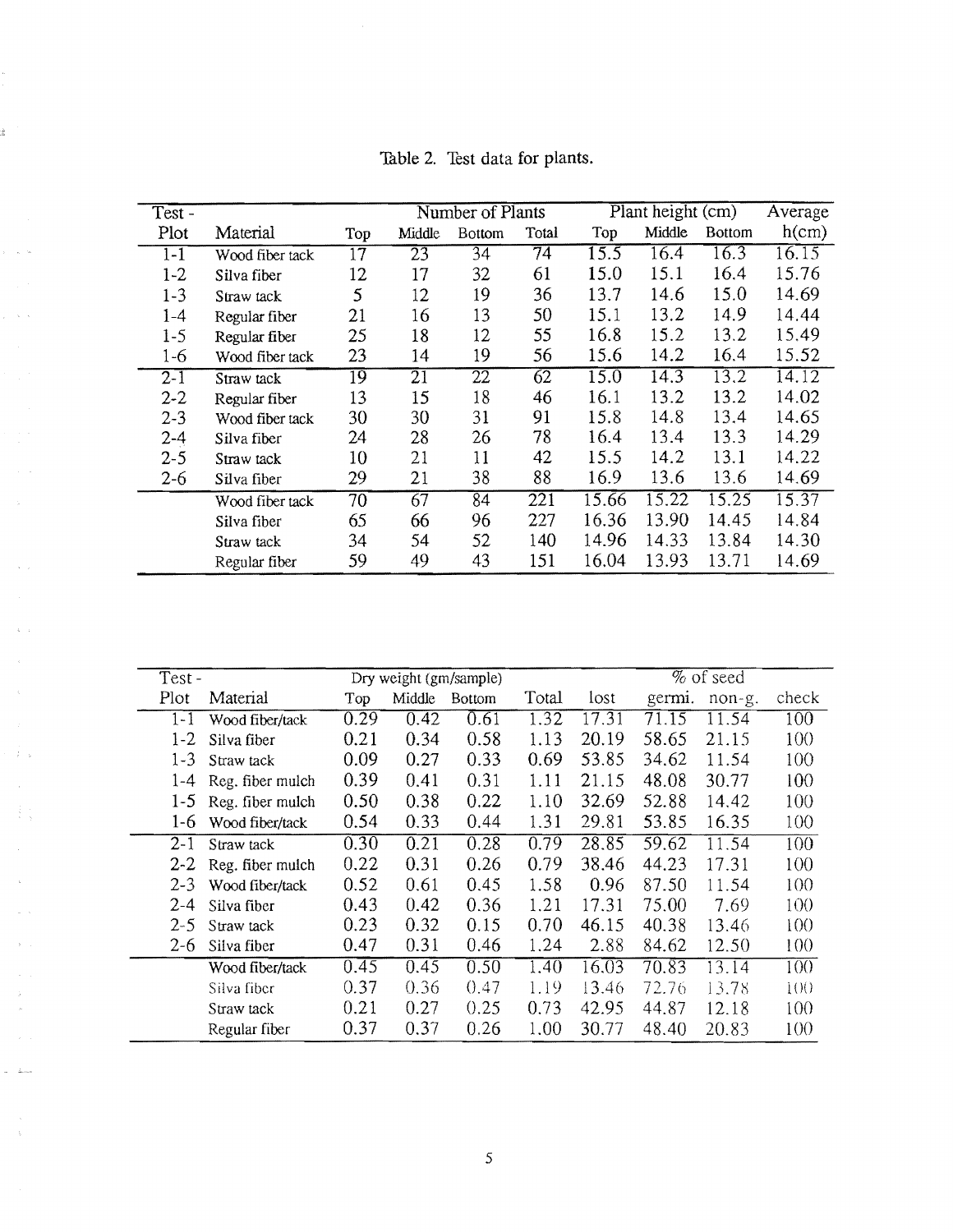

i.

÷,

Figure 2. Comparison of soil erosion rates.



Figure 3. Comparison of water runoff rates.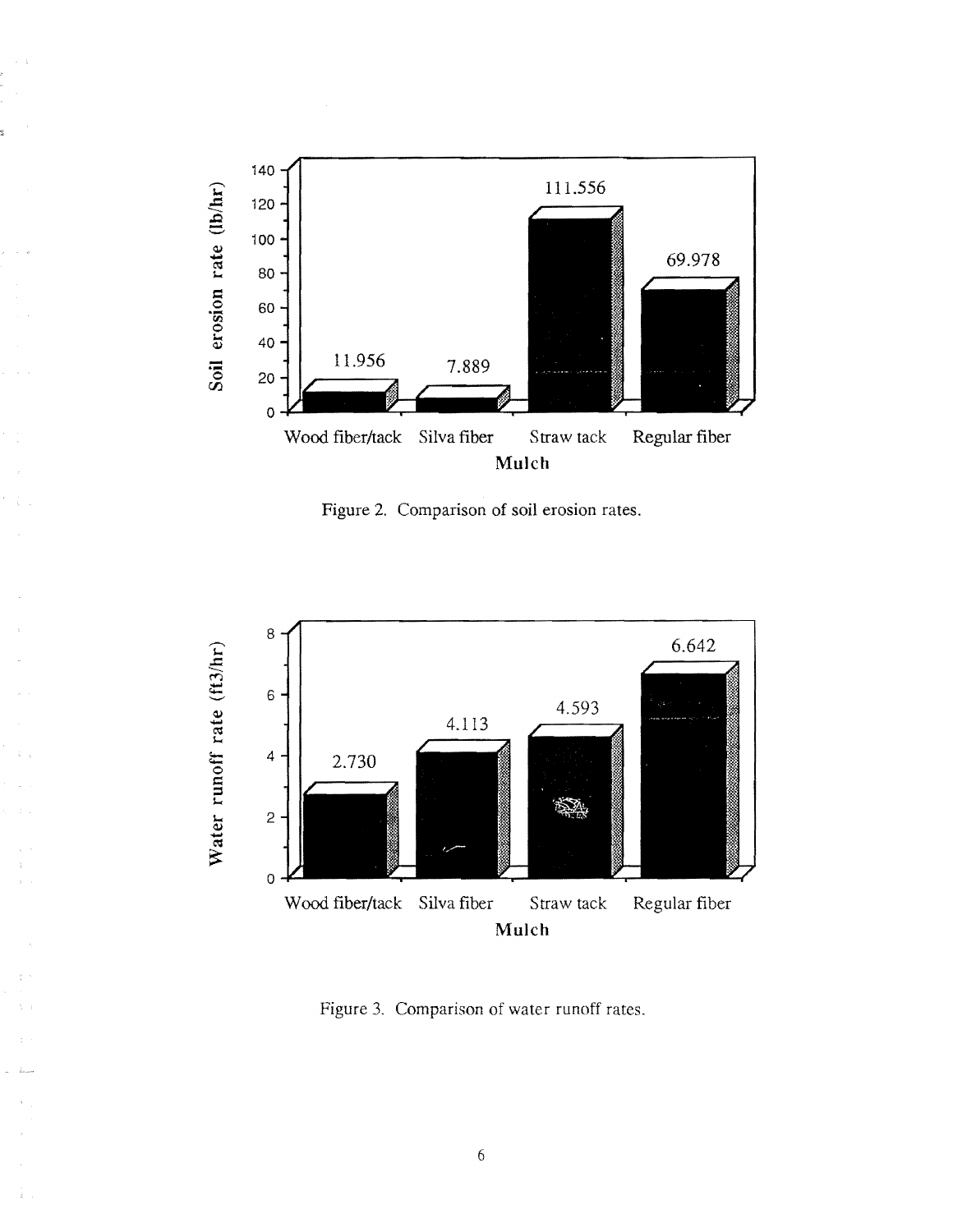

.,

Figure 4. Comparison of seed data.



Figure 5. Plant height comparisons.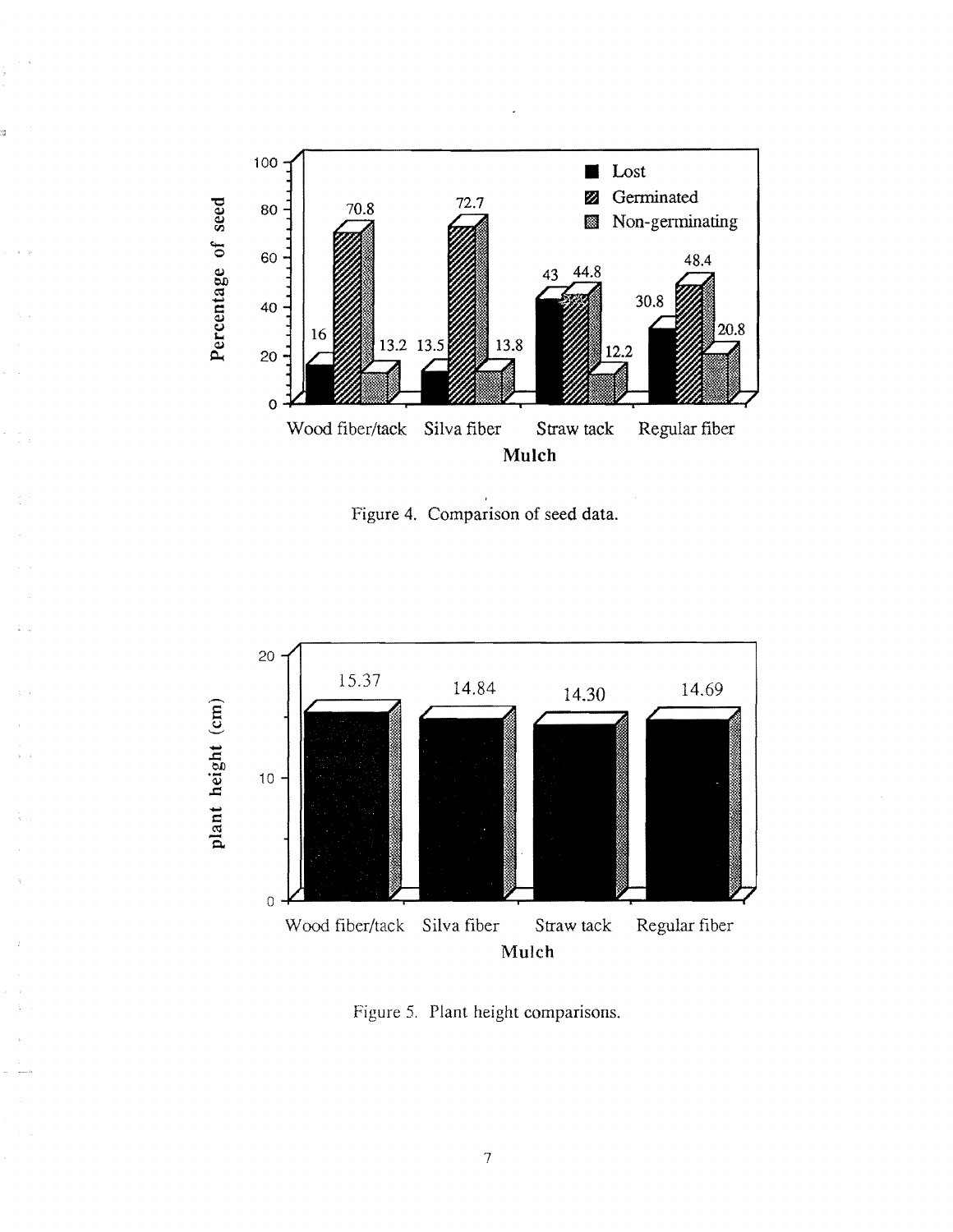

ś

Figure 6. Comparison of plant dry weights.